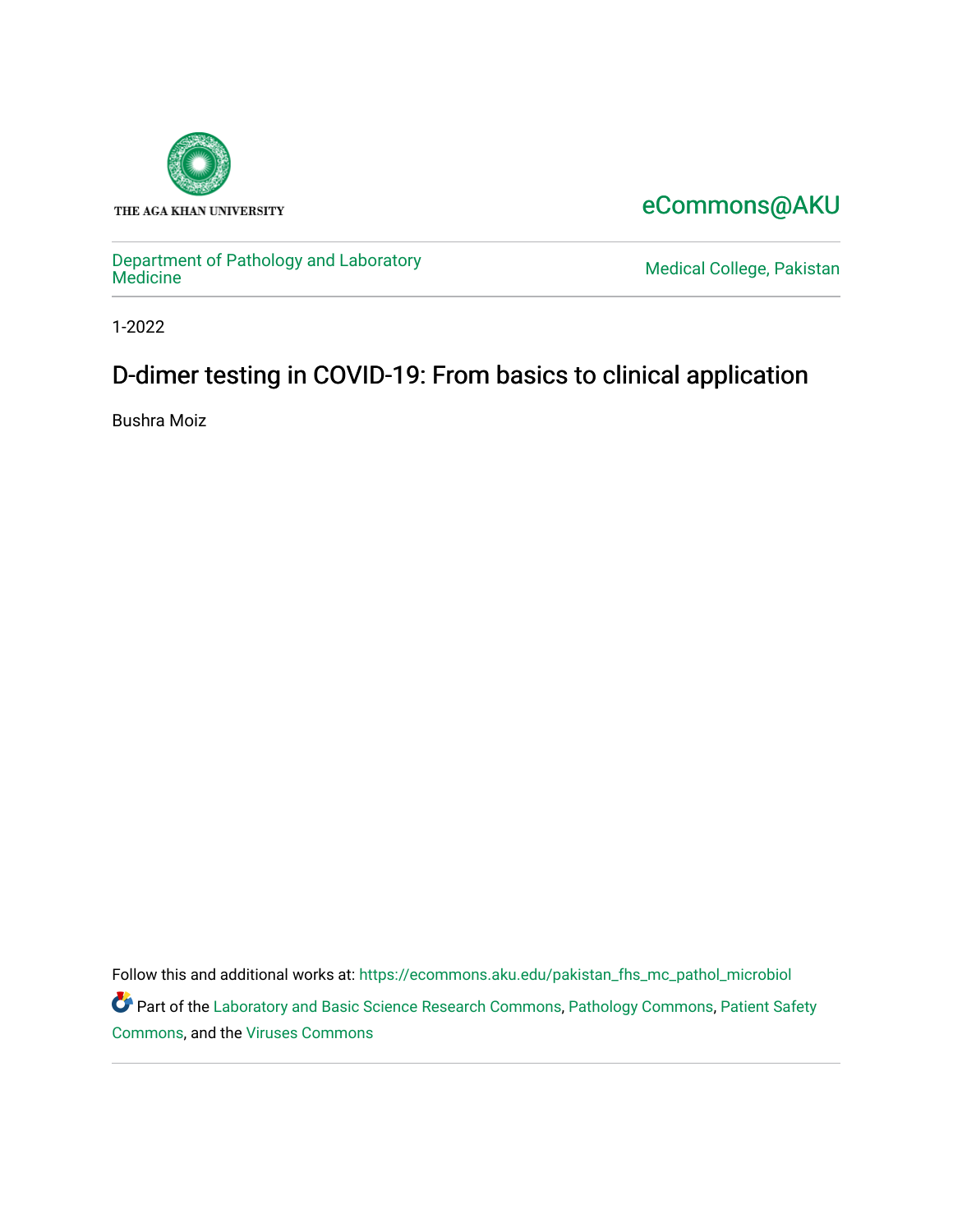# **D-dimer Testing in COVID-19: From Basics to Clinical Application**

### Bushra Moiz

*Department of Pathology and Laboratory Medicine, The Aga Khan University, Karachi, Pakistan*

COVID-19 is a highly contagious respiratory tract infection caused by SARS-CoV2, and demonstrates hyper coagulability and hyper fibrinolysis in its severe form. Of the many biomarkers in COVID-19, D-dimer is considered as an important predictor for the severity of the disease. However, it is important to understand the D-dimer itself and to critically appraise the significance of its diagnostic tests in general and in the management of COVID-19, in particular. In this editorial, these issues were addressed.

The understanding for normal haemostasis is constantly evolving and yet more need to be learnt. It is known that fibrinogen is a clotting factor, which is synthesised in liver and is abundantly present in normal plasma. It is a dimer of three polypeptide chains (Aα, Bβ, γ); and each dimer has a central Edomain with two adjoining D-domains. Thrombin, which plays a pivotal role in coagulation cascade, cleaves fibrinopeptides A and B from fibrinogen, leaving fibrin monomer for self-polymerisation and covalent crosslinking by factor XIII, resulting in a firm and stable clot. This fibrin should be promptly removed by the fibrinolytic system to prevent formation of occlusive thrombi. Secretion of tissue plasminogen activator (t-PA) by vascular endothelial cells cleaves plasminogen to plasmin for breaking down fibrin into degradation products (FDPs) of variable sizes, including D-dimers. Hence, D-dimer is the smallest FDP composed of two fibrin molecules; and under normal circumstances, only a small amount is present in the blood. Circulating D-dimer is an indicator of activated intravascular coagulation, formation of cross-linked fibrin and finally its degradation. Besides clotting inside the blood vessels, active fibrinolysis in lungs may contribute in high circulating D-dimers in COVID-19.

It is imperative for a physician to understand D-dimer assays, so that normal results can be differentiated from abnormal ones. The available assays are both qualitative and quantitative; and can be performed in a clinical laboratory or on a point-of-care testing device by using monoclonal antibodies for detecting specific epitopes on cross-linked D-dimer.

*Correspondence to: Dr. Bushra Moiz, Department of Pathology and Laboratory Medicine, The Aga Khan University, Stadium Road, Karachi, Pakistan E-mail: bushra.moiz@aku.edu*

*..................................................... Received: August 03, 2021; Revised: October 03, 2021; Accepted: October 11, 2021 DOI: https://doi.org/10.29271/jcpsp.2022.01.2*

The commonly used techniques of D-dimer assays (in whole blood, plasma, or serum) are latex agglutination, enzymelinked immunosorbent (ELISA) and more recently latex-enhanced immunoturbidimetry, chemiluminescence and immunofluorescent having variable sensitivities, specificities and cut offs.<sup>1</sup> Overall, the D-dimer test is highly sensitive but non-specific as it is increased in a wide variety of physiological conditions (such as aging and pregnancy) and in pathological conditions like infection, inflammation, aortic dissection, trauma, malignancy, recent surgery etc. It is important for the clinicians to know that D-dimer assays are not standardised, the results have high inter-laboratory variation and, therefore, are not interchangeable. Each laboratory should verify/make its own reference range and define decision thresholds for excluding thrombotic conditions. Interpretation of the test results may be confusing for the clinicians as the reported unit may be fibrinogen equivalent unit (FEU/ml) or D-dimer unit (DDU/ml) and the magnitude of unit may be ng/mL, µg/L, mg/L etc. It is important that unit of D-dimer should be the same as recommended by the manufacturer; and if the units are converted then the laboratory should verify the reported results for the patients.

In practicality, D-dimer assay is clinically useful in conjunction with a validated clinical tool that defines the probability of having venous thromboembolism. Therefore, in a patient with suspected deep venous thrombosis of extremities (DVT) and or pulmonary embolism (PE) having low clinical probability and a D-dimer value below threshold, VTE can be excluded and does not require further imaging for confirmation.<sup>2</sup> However, as not all D-dimer assays are equally sensitive, laboratories follow recommendations of clinical and laboratory standards institute; whereby, a D-dimer assay should have ≥98% negative predictive value (NPV) and ≥97% sensitivity to be used for VTE exclusion. In simple terms, a sensitive D-dimer assay can rule out VTE, but should not be used as a single diagnostic modality to rule in VTE. Based on underlying risk factors and global coagulation tests, D-dimer assay is also helpful in the evaluation of disseminated intravascular coagulation (DIC) as per diagnostic scoring system defined by international society of thrombosis and haemostasis (ISTH). $3$ 

With this background information of D-dimer assay, one needs to understand its utility in the current pandemic. COVID-19 in its severe form activates coagulation; and there is evidence of SARS-Cov2 direct endothelial injury, resulting in microvascular inflammation with complement activation and storm of